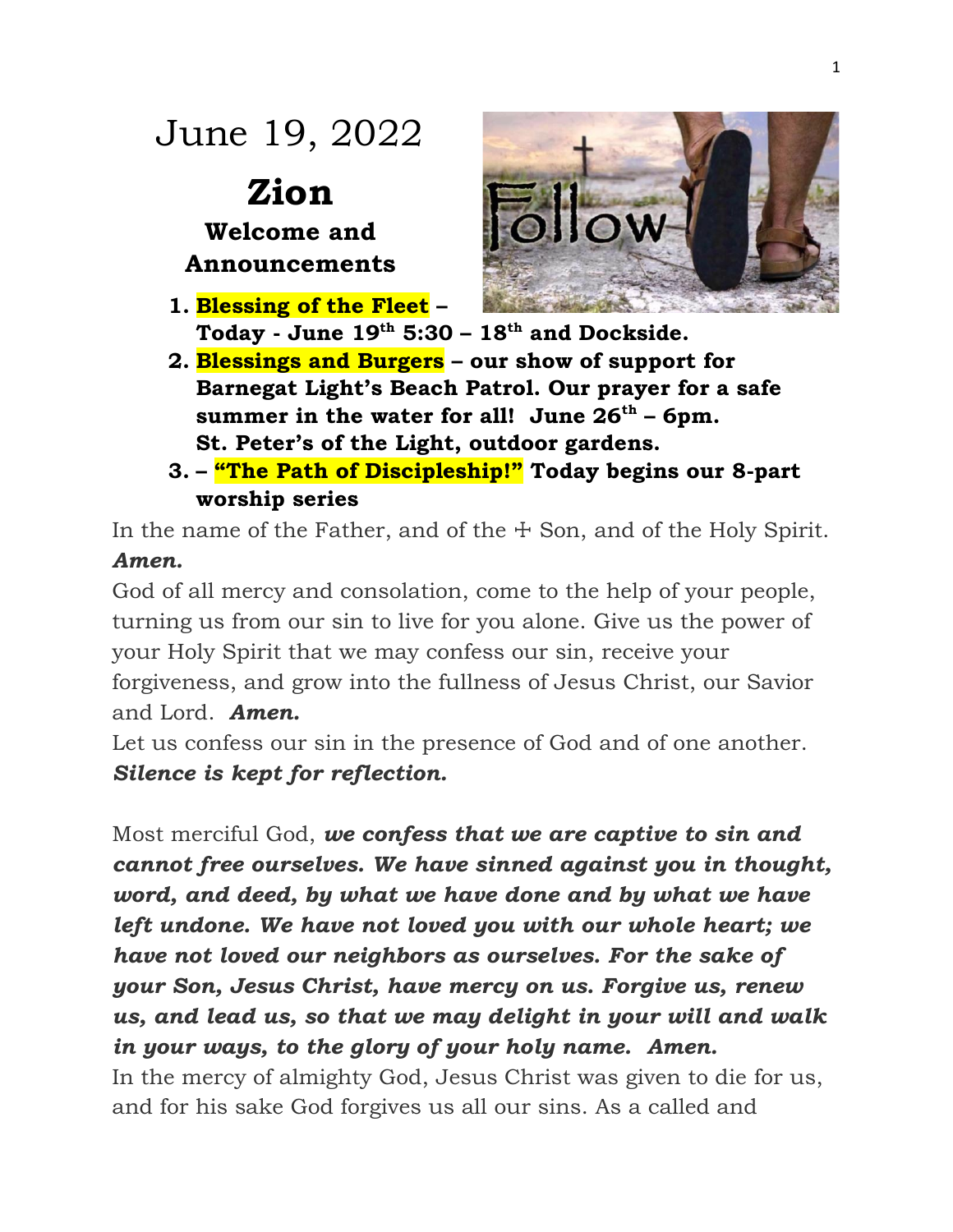ordained minister of the church of Christ, and by his authority, I therefore declare to you the entire forgiveness of all your sins, in the name of the Father, and of the  $\pm$  Son, and of the Holy Spirit. **Amen.** 

#### **HYMN: ELW#793 – BE THOU MY VISION**

**Prayer of the Day** – Take Lord, receive all our memory, our understanding, our entire will. Give us only your love and your grace their enough for us. Kindle within us the fire of your love, empowering our lives for service and our tongues for praise, through Jesus Christ, our Savior and Lord, who lives and reigns with you and the Holy Spirit, one God, now and forever**. Amen!**

## **ZION'S CHANCEL CHOIR**

#### **GOD'S HOLY WORD**

**First Reading – Romans 12: 9-18 –** Let love be genuine; hate what is evil, hold fast to what is good; <sup>10</sup>love one another with mutual affection; outdo one another in showing honor. <sup>11</sup>Do not lag in zeal, be ardent in spirit, serve the Lord. <sup>12</sup>Rejoice in hope, be patient in suffering, persevere in prayer. <sup>13</sup>Contribute to the needs of the saints; extend hospitality to strangers.

<sup>14</sup>Bless those who persecute you; bless and do not curse them. <sup>15</sup>Rejoice with those who rejoice, weep with those who weep. <sup>16</sup>Live in harmony with one another; do not be haughty, but associate with the lowly; do not claim to be wiser than you are. <sup>17</sup>Do not repay anyone evil for evil, but take thought for what is noble in the sight of all. <sup>18</sup>If it is possible, so far as it depends on you, live peaceably with all. The Word of the Lord…**Thanks be to God!**

#### **Psalm 16: 5-8**

<sup>5</sup>The LORD is my chosen portion and my cup; you hold my lot. **<sup>6</sup>The boundary lines have fallen for me in pleasant places; I have a goodly heritage.**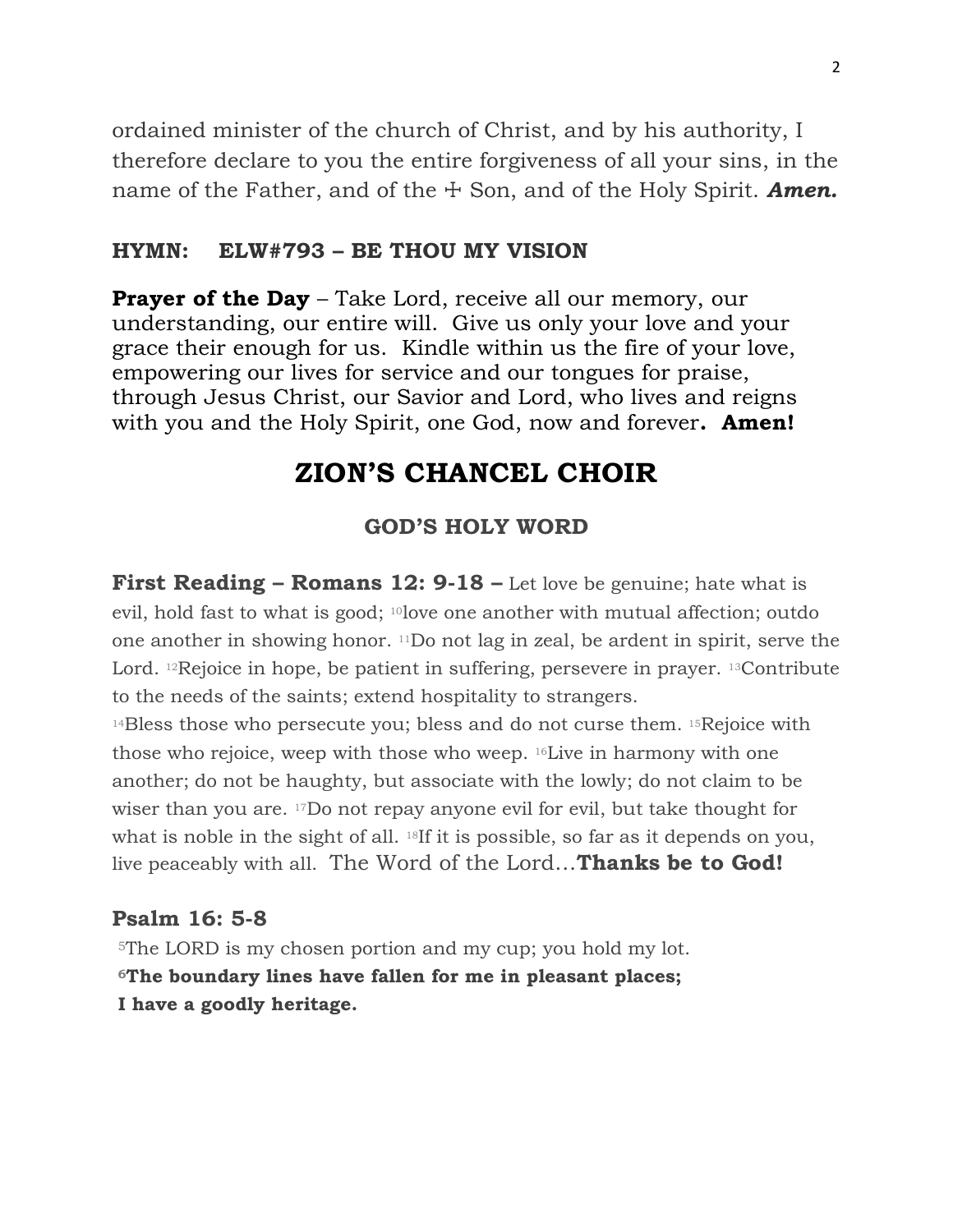<sup>7</sup>I bless the LORD who gives me counsel; in the night also my heart instructs me.

**<sup>8</sup>I keep the LORD always before me; because he is at my right hand, I shall not be moved**



**Gospel – Matthew 9: 9-13 – Glory to You, O Lord!** As Jesus was walking along, he saw a man called Matthew sitting at the tax booth; and he said to him, "Follow me." And he got up and followed him.

<sup>10</sup>And as he sat at dinner in the house, many tax collectors and sinners came and were sitting with him and his disciples. <sup>11</sup>When the Pharisees saw this, they said to his disciples, "Why does your teacher eat with tax collectors and sinners?" <sup>12</sup>But when he heard this, he said, "Those who are well have no need of a physician, but those who are sick. <sup>13</sup>Go and learn what this means, 'I desire mercy, not sacrifice.' For I have come to call not the righteous but sinners." The Gospel of the Lord…**Praise to You, Lord Jesus Christ!**

#### **REFLECTIONS**

**HYMN OF THE DAY – ELW#765 – LORD OF ALL HOPEFULNESS**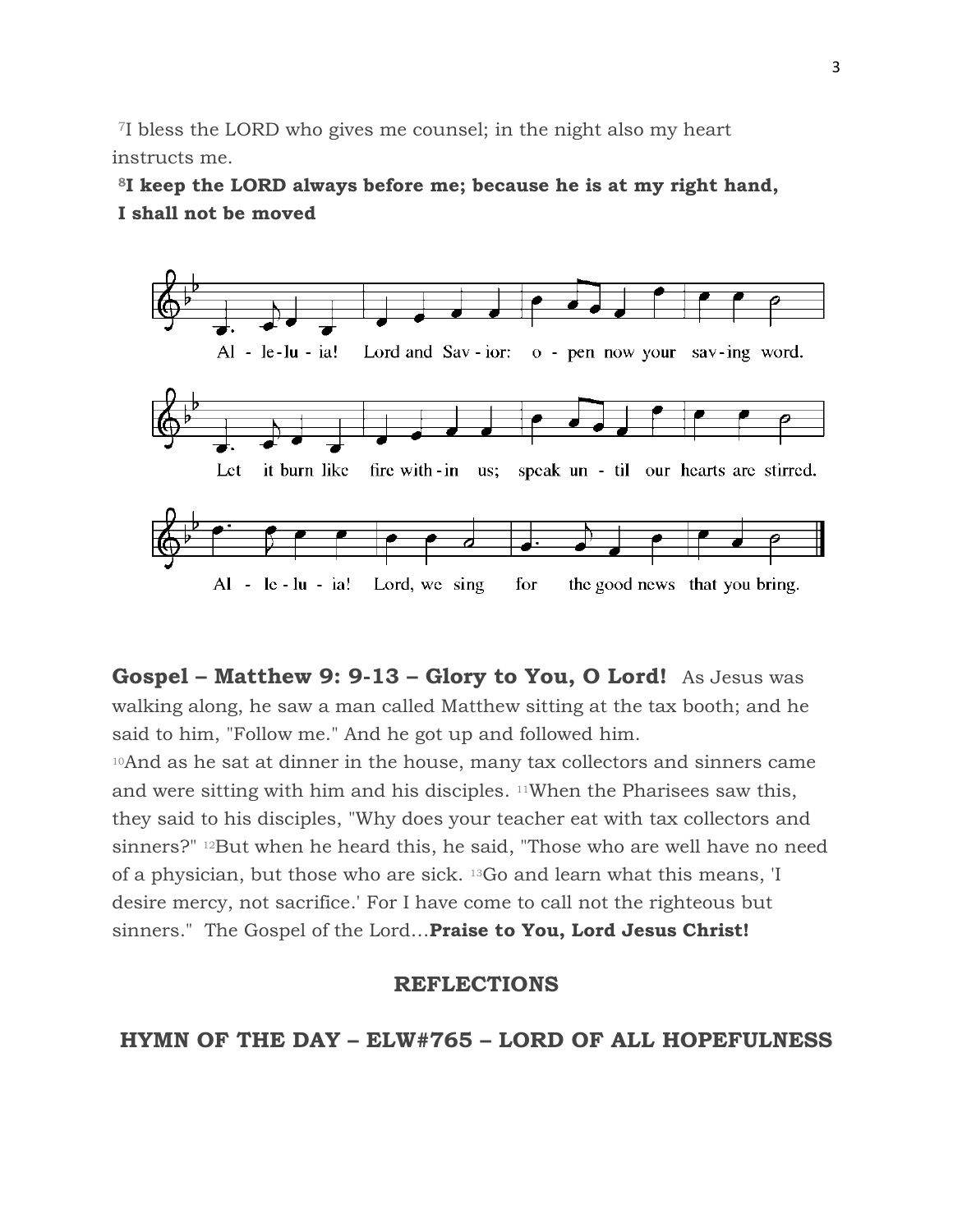# **Remembering all who are with us today!**

#### **PRAYERS FOR THE PEOPLE**

United in Christ and guided by the Spirit, we pray for the church, the creation, and all in need. (*A brief silence.)*

Holy God, you hear the cries of those who seek you. **Equip your church with disciples committed to You and your People!** 

You hear the cries of the earth. **Help us to restore places where land, air, and waterways have been harmed.** 

You hear the cries of those who are marginalized or cast out. **On this Juneteenth observance, guide our journey towards the end of oppression and bigotry.**

Heavenly Father, You hear the cries of those who suffer. Come to the aid of all who are homeless, naked, hungry, and sick (by name we pray for…NAMES ARE READ).

You hear the cries of those who celebrate and those who grieve on this Father's Day. Nurture mutual love and tender care in all relationships. **Comfort those for whom this day brings sadness or longing.**

God of every time and place, in Jesus' name and filled with your Holy Spirit, we entrust these spoken prayers and those in our hearts into your holy keeping. **Amen.**



#### **OFFERING**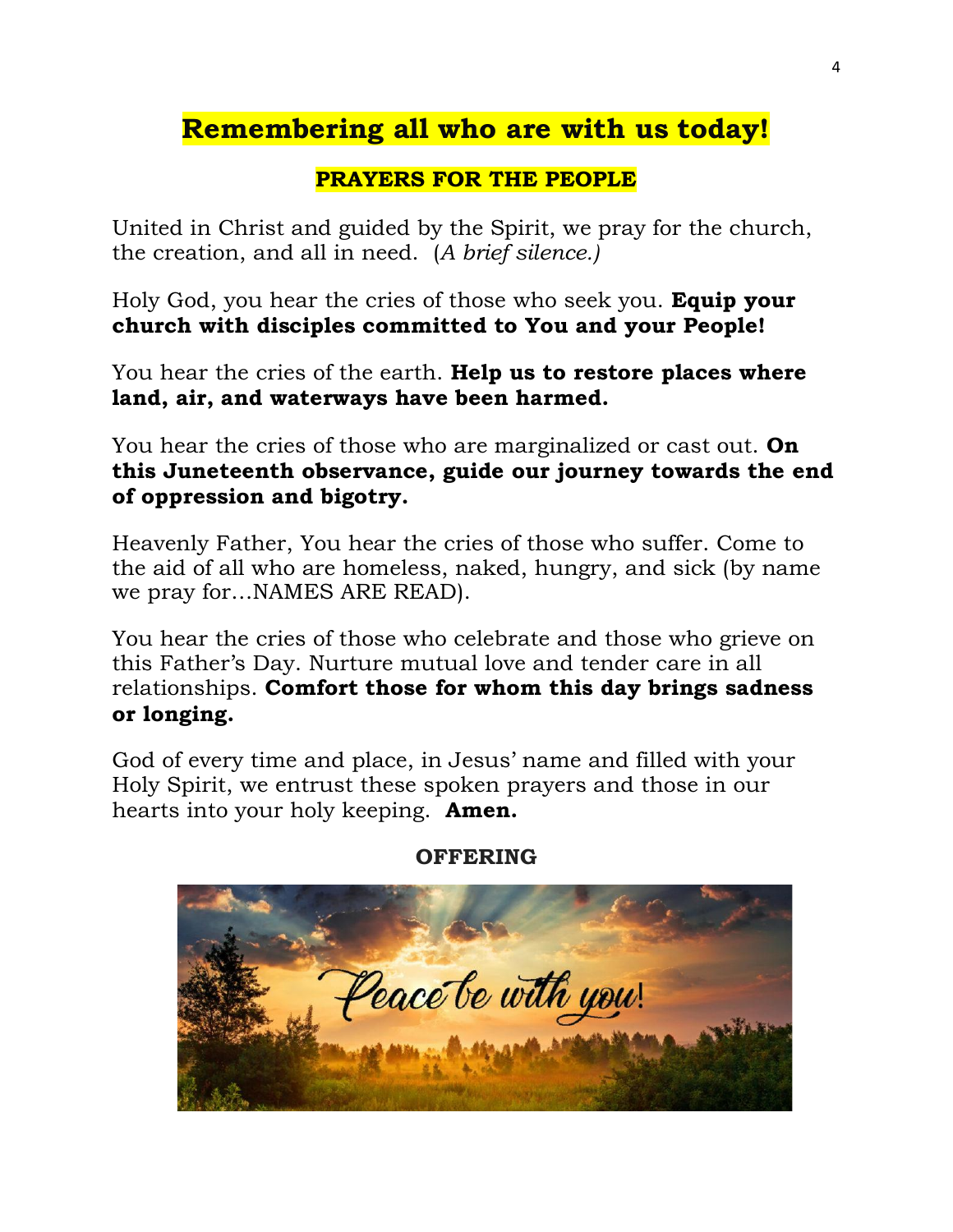Do you Know? You can make your offering to Zion online! It's easy and convenient, you can contribute directly from your checking account or charge to your credit card. Ask our Greeters for the sheet of simple instructions or use the green Giving button on our website, ZionLBI.org. Thank you for supporting our ministry.

**Offering Prayer:** God of abundance: you have set before us a plentiful harvest. As we feast on your goodness, strengthen us to labor in your field, and equip us to bear fruit for the good of all, in the name of Jesus. **Amen.**

WE REMEMBER ON THE NIGHT BEFORE JESUS DIED…

#### **LORD'S PRAYER**

**Our Father, who art in heaven, hallowed be thy name, thy kingdom come, thy will be done, on earth as it is in heaven. Give us this day our daily bread; and forgive us our trespasses, as we forgive those who trespass against us; and lead us not into temptation, but deliver us from evil. For thine is the kingdom, the power, and the glory, forever and ever. Amen.**

#### **Invitation to Communion**

In Christ's presence there is fullness of joy. Come to the banquet and share with each other the Bread of Life!

*[Ushers will escort you to the Communion Rail to receive. After receiving the wafer, (GLUTON FREE WAFERS AVAILABLE) you will be able to take a small cup of wine (red) or grape. juice (white) from a tray. Deposit the empty cup in the basket. Then return to your seat.]*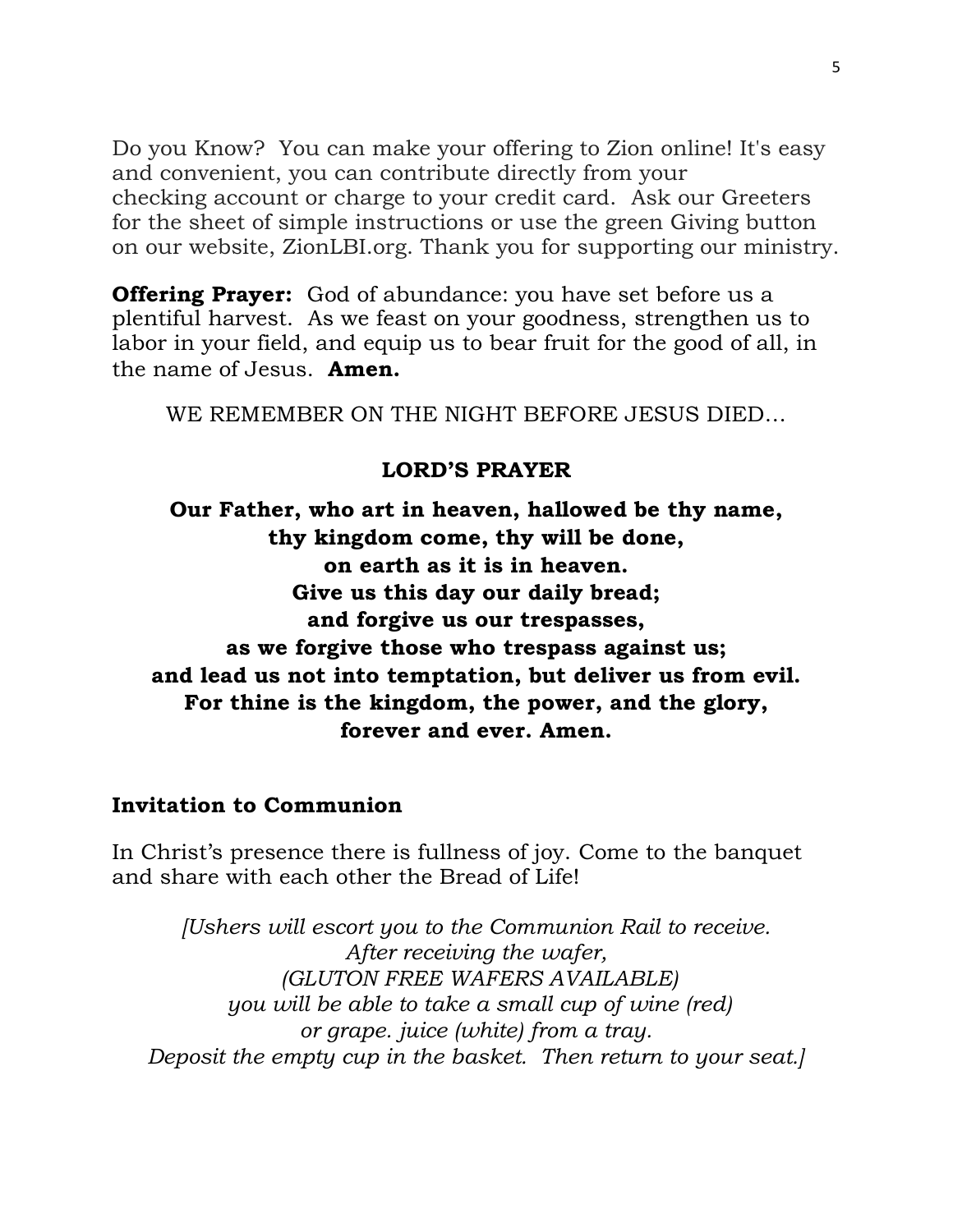#### **COMMUNION HYMNS**



## **LORD YOU ARE MORE PRECIOUS THAN SILVER**

Lord, you are more precious than silver, Lord, you are more costly than gold,

Lord, you are more beautiful than diamonds,

And nothing I desire compares with you,

And nothing I desire compares with you.

### **GLORIFY THY NAME**

Father we love You, We worship and adore You, Glorify Thy name in all the earth. Glorify Thy name, Glorify Thy name, Glorify Thy name in all the earth. Jesus we love You..... Spirit we love You…….

## **BLESSED BE THE LORD GOD ALMIGHTY**

Blessed be the Lord God Almighty, Who was and is and is to come; Blessed be the Lord God almighty, Who reigns for evermore.

Father in heaven how we love you, we lift your name in all the earth; May your kingdom be established in our praises,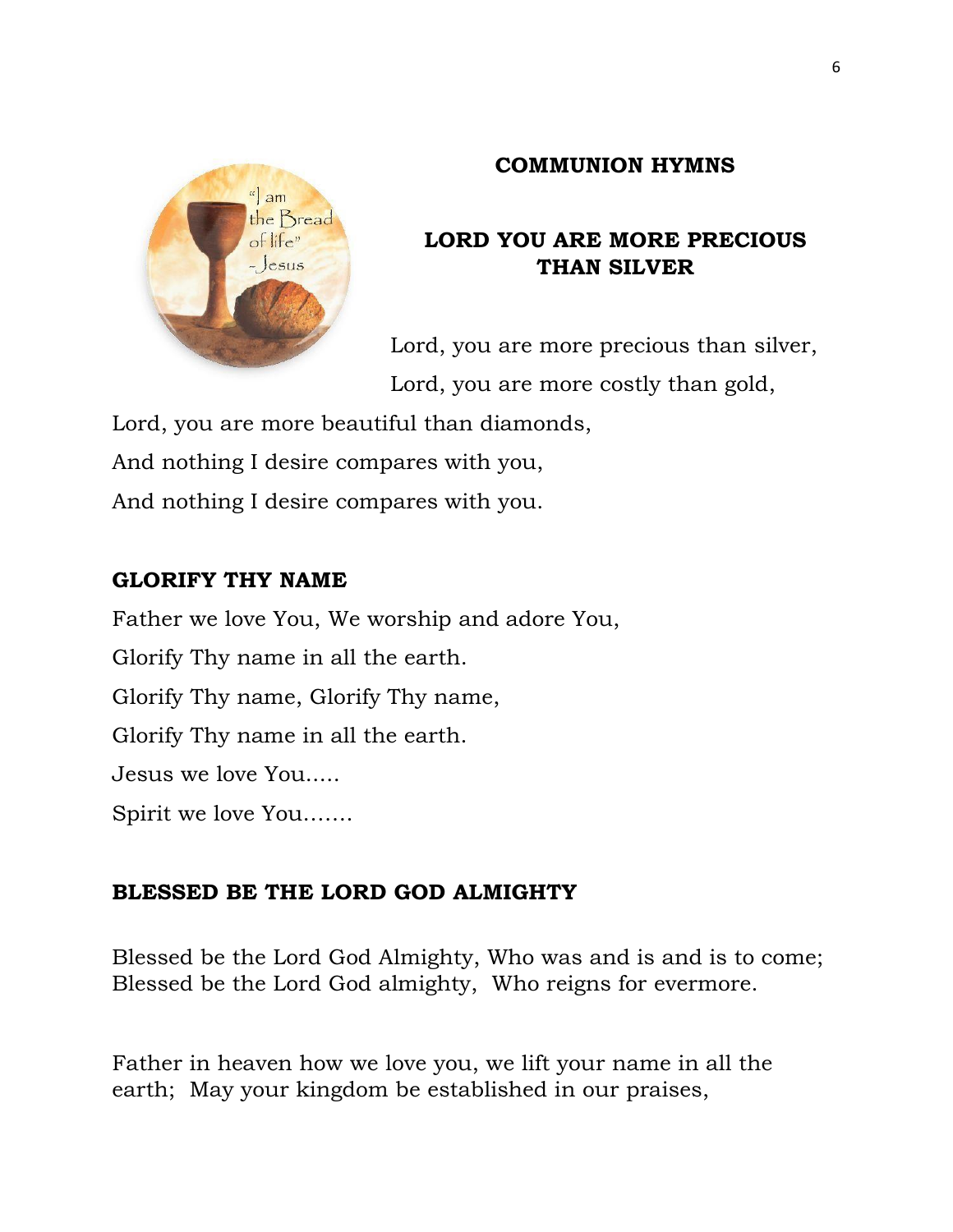As your people declare your mighty works.

Blessed be the Lord God Almighty, Who was and is and is to come; Blessed be the Lord God almighty, Who reigns for evermore.

### **Prayer after Communion**

Life-giving God, through this meal you have bandaged our wounds and fed us with your mercy. Now send us forth to live for others, both friend and stranger, that all may come to know your love. This we pray in the name of Jesus. **Amen.**

### **Blessing**

The God of peace, Father,  $\pm$  Son, and Holy Spirit, bless you, comfort you, and show you the path of life this day and always. **Amen.**

#### **HYMN: ELW#815 – I WANT TO WALK AS A CHILD OF THE LIGHT**

**Dismissal:** Go in peace. Love your neighbor. **Thanks be to God.**

# Zion Lutheran Church

18th Street & Central Ave. Barnegat Light, New Jersey 609-494-8676 Pastor Bill McGowan, 484-798-3929 [zionchurchlbi@gmail.com](mailto:zionchurchlbi@gmail.com) – zionlbi.com

*"God calls us to share our faith in Jesus Christ with the community in all seasons."*

**8:30 am – Pavilion at 6th St. and Bayview Ave 10 am – Holy Communion at Zion**

# The Path of Discipleship in Christ!